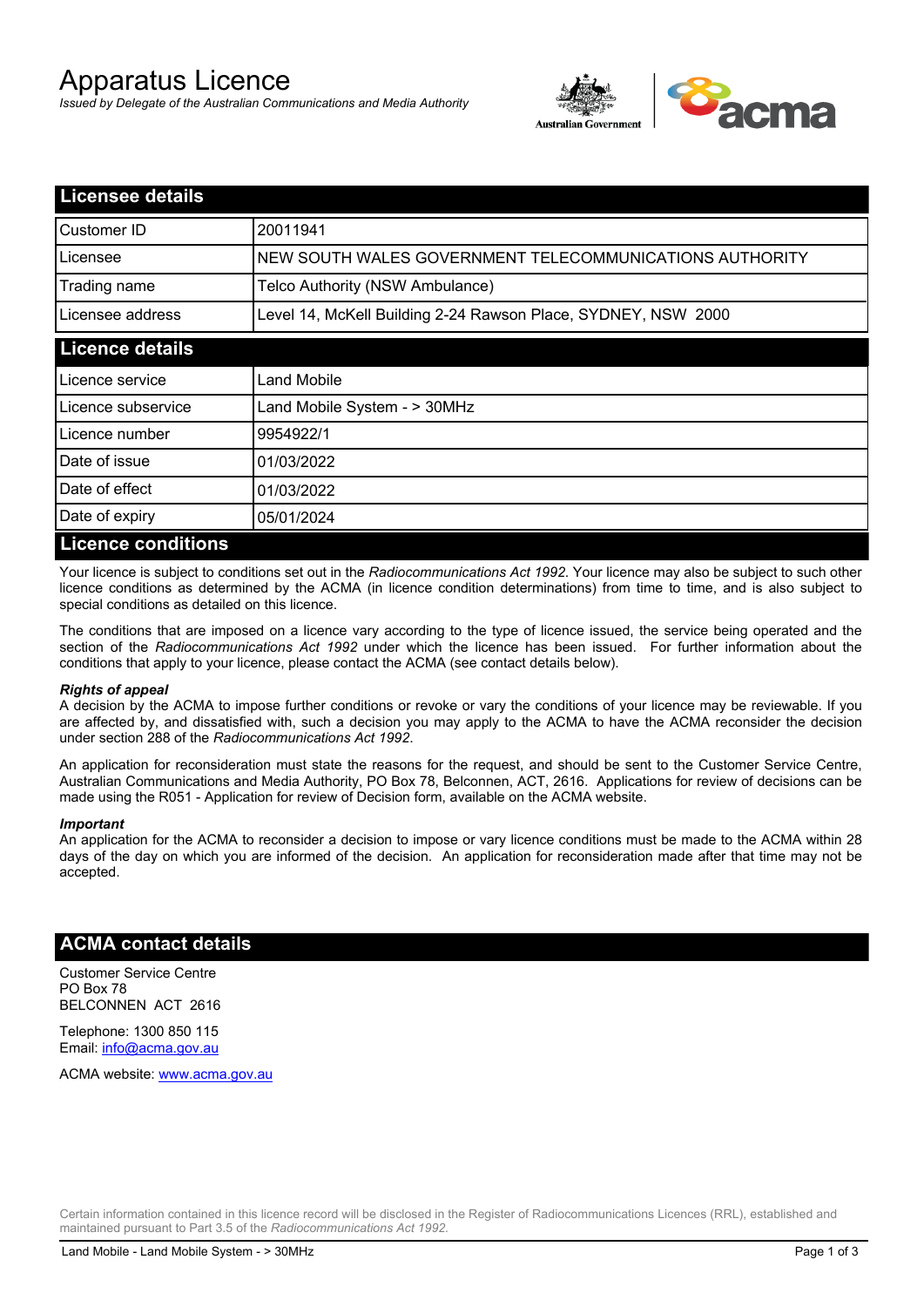# **Advisory Notes applying to licence no.: 9954922/1**

Conditions applicable to the operation of Land Mobile System station(s) authorised under this licence can be found in the Radiocommunications Licence Conditions (Apparatus Licence) Determination and the Radiocommunications Licence Conditions (Land Mobile Licence) Determination. Copies of these determinations are available from the ACMA and from the ACMA home page (www.acma.gov.au).